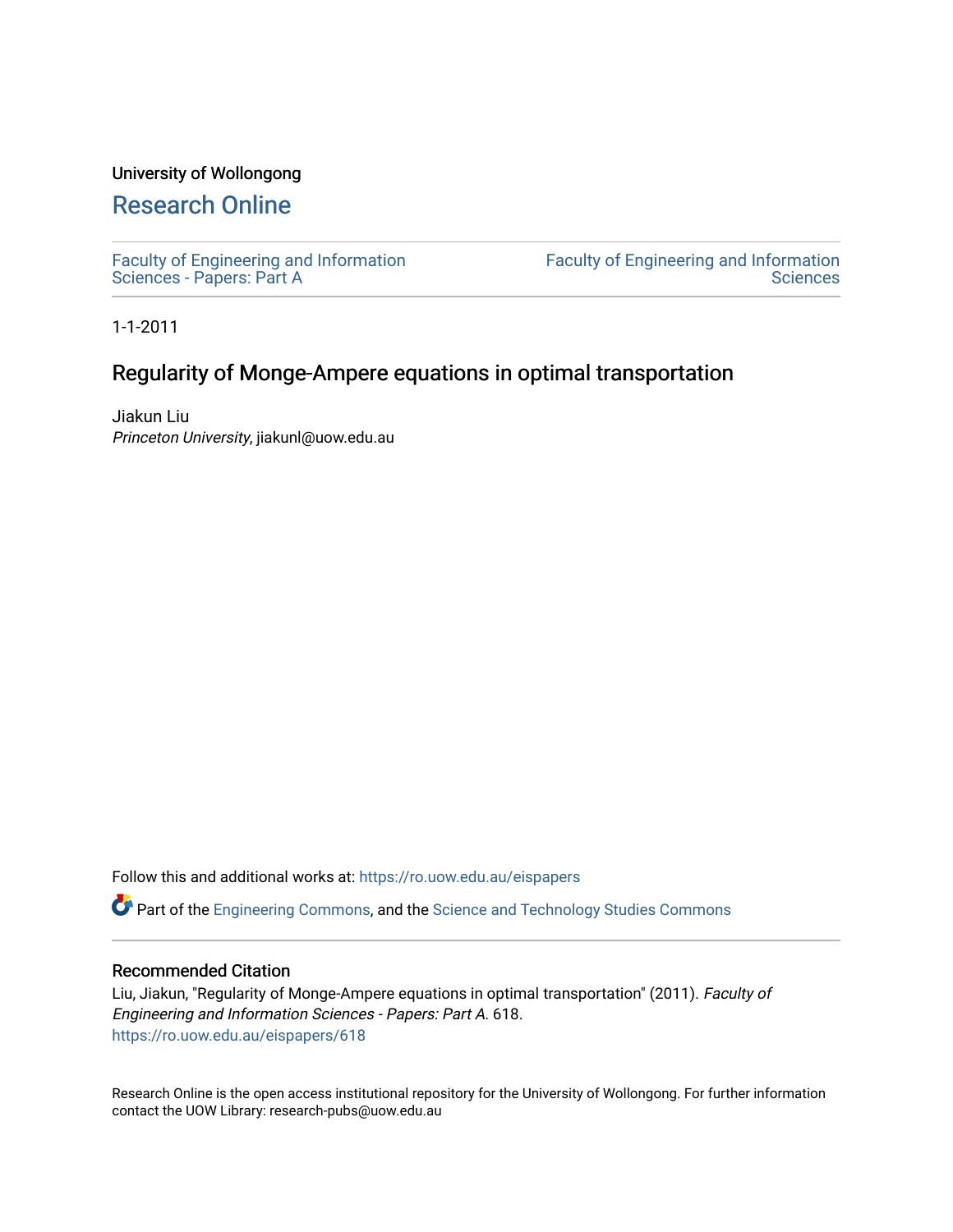# Regularity of Monge-Ampere equations in optimal transportation

### Abstract

We consider some recent regularity results for the Monge-Ampère equation arising in the optimal transportation problem. The Monge-Ampère equation under consideration has the following type

## Keywords

regularity, transportation, optimal, equations, ampere, monge

### **Disciplines**

Engineering | Science and Technology Studies

### Publication Details

Liu, J. (2011). Regularity of Monge-Ampere equations in optimal transportation. Bulletin of the Australian Mathematical Society, 83 173-176.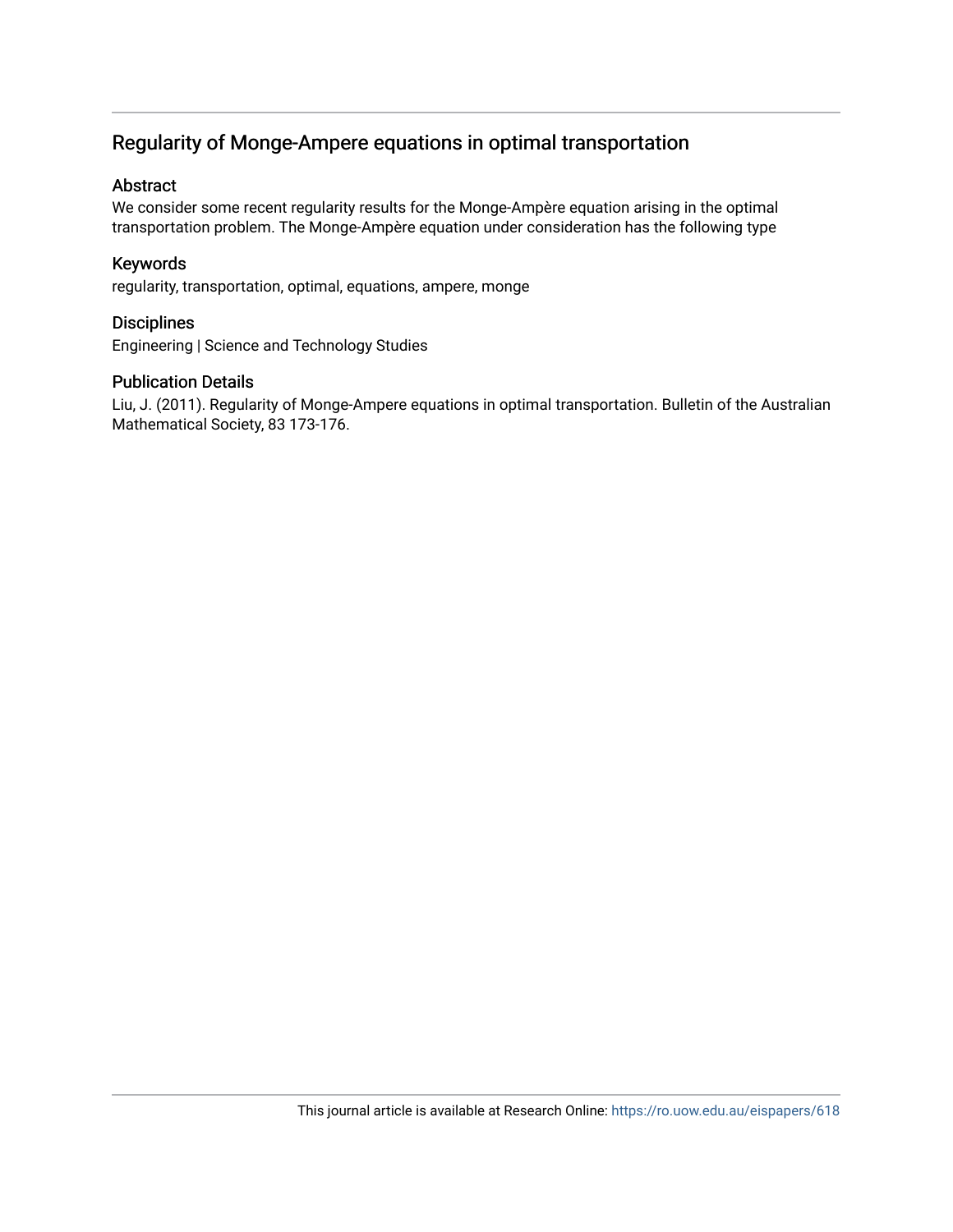# REGULARITY OF MONGE–AMPÈRE EQUATIONS IN OPTIMAL TRANSPORTATION

#### JIAKUN LIU

(Received 17 November 2010)

2010 *Mathematics subject classification*: primary 35J60; secondary 35B45. *Keywords and phrases*: Monge–Ampère equation, optimal transportation.

We consider some recent regularity results for the Monge–Ampère equation arising in the optimal transportation problem. The Monge–Ampère equation under consideration has the following type

$$
\det\{D^2u(x) - A(x, Du)\} = f(x) \quad \text{in } \Omega,
$$
\n(1)

where  $\Omega \subset \mathbb{R}^n$  is a bounded domain and  $A = \{A_{ij}\}\$ is an  $n \times n$  symmetric matrix defined in  $\Omega \times \mathbb{R}^n$ .

In optimal transportation, *u* is the potential function, and the matrix *A* and the righthand side *f* are given by

$$
A(x, Du) = D_x^2 c(x, T_u(x)),
$$
\n(2)

$$
f = |\det\{D_{xy}^2 c\}| \frac{\rho}{\rho^* \circ T_u},\tag{3}
$$

where  $c(\cdot, \cdot)$  is the cost function,  $T_u : x \to y$  is the optimal mapping determined by  $Du(x) = D_x c(x, y)$ , and  $\rho$  and  $\rho^*$  are mass distributions in the initial domain  $\Omega$  and the target domain  $\Omega^*$ , respectively.

We assume that the cost function  $c \in C^{\infty}(\mathbb{R}^n \times \mathbb{R}^n)$  and satisfies the following conditions.

- (A1) For any *x*,  $p \in \mathbb{R}^n$ , there is a unique  $y \in \mathbb{R}^n$  such that  $D_x c(x, y) = p$ ; and for any *y*,  $q \in \mathbb{R}^n$ , there is a unique  $x \in \mathbb{R}^n$  such that  $D_y c(x, y) = q$ .
- (A2) For any  $(x, y) \in \mathbb{R}^n \times \mathbb{R}^n$ , det $\{D_{xy}^2 c(x, y)\}\neq 0$ .
- (A3) For any  $x, p \in \mathbb{R}^n$ , and any  $\xi, \eta \in \mathbb{R}^n$  with  $\xi \perp \eta$ ,

$$
A_{ij,kl}(x, p)\xi_i\xi_j\eta_k\eta_l \ge c_0|\xi|^2|\eta|^2,\tag{4}
$$

for some constant  $c_0 > 0$ , where  $A_{ij,kl} = D_{p_kp_l}^2 A_{ij}$  and A is given by (2).

Thesis submitted to The Australian National University, April 2010. Degree approved, July 2010. Supervisors: Professor Xu-Jia Wang and Professor Neil S. Trudinger.

c 2011 Australian Mathematical Publishing Association Inc. 0004-9727/2011 \$16.00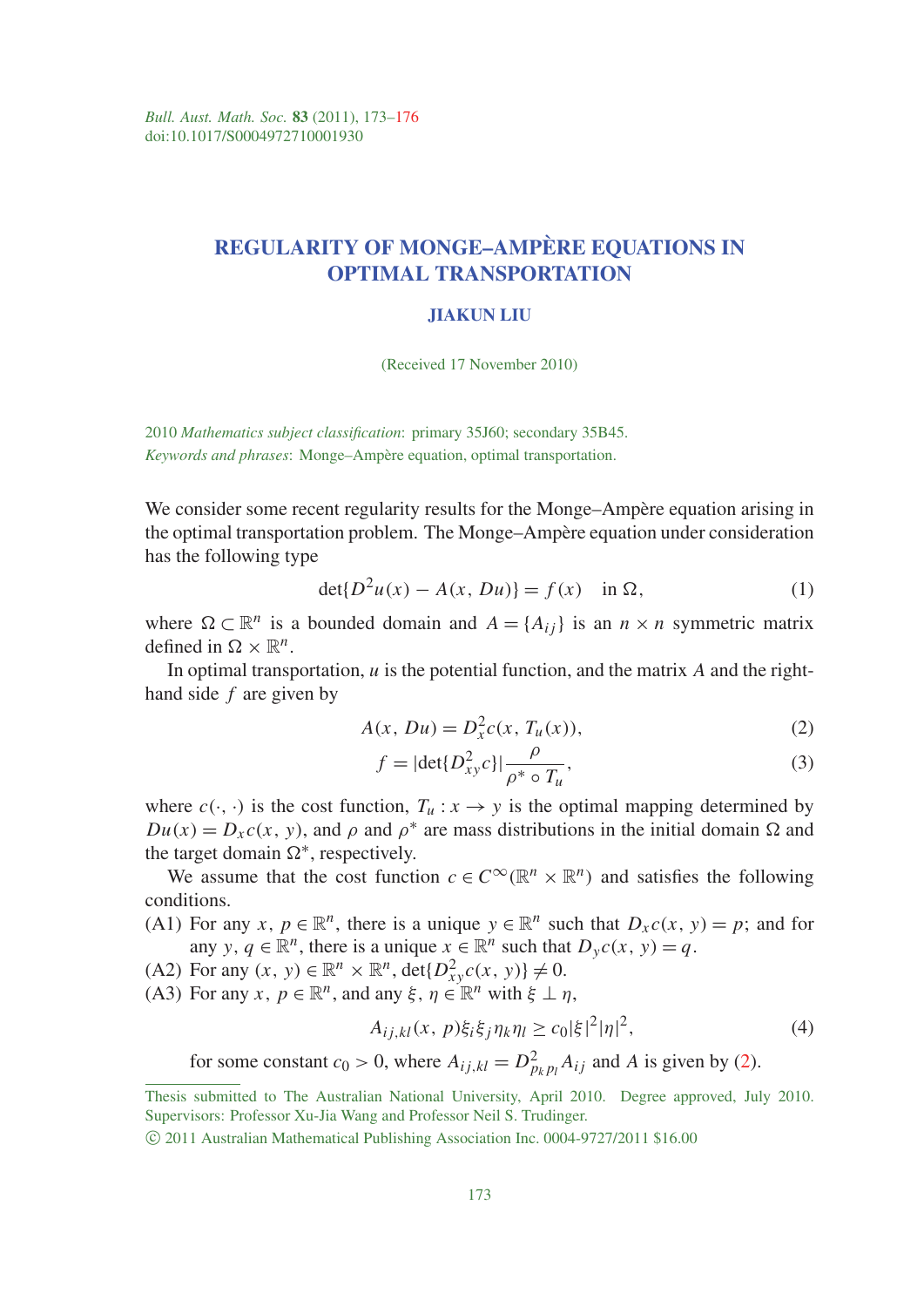Under the above conditions on the cost function, the optimal mapping  $T_u$  is uniquely determined by the corresponding potential function *u*. Therefore, in order to study the regularity of optimal mapping it suffices to study the regularity of potential functions, that is, regularity of elliptic solutions of (1).

In the special case when the cost function is the Euclidean distance squared, equation (1) becomes the standard Monge–Ampère equation, and the various regularity results have been obtained by Caffarelli [1, 2], Delanoë [5], Urbas [12] and many other mathematicians. In particular, the interior  $C^{1,\alpha}$ ,  $C^{2,\alpha}$ ,  $W^{2,p}$  estimates are due to Caffarelli [3]. The regularity of optimal transportation with general costs is an important open problem in the area, as pointed out by Caffarelli [4] and Villani [13]. Our goal is to establish the corresponding regularity results for general cost functions satisfying conditions  $(A1)$ – $(A3)$ , assuming the mass distributions are merely measurable or Hölder continuous, [7–9]. When the mass distributions are smooth, the  $C^3$  smooth regularity has been obtained in [11].

The first result is the  $C^{1,\alpha}$  regularity for potentials, [7]. A similar estimate was previously obtained by Loeper [10]. We give a completely different proof and our exponent is optimal when the inhomogeneous term  $f \in L^{\infty}$ .

THEOREM 1. *Let u be a potential function in the optimal transportation problem.* Assume that the cost function c satisfies conditions  $(A1)$ – $(A3)$ ,  $\Omega^*$  is c-convex with *respect to*  $\Omega$ *, and*  $f \geq 0$ *,*  $f \in L^p(\Omega)$  *for some*  $p \in (\frac{1}{2}(n+1), +\infty]$ *. Then*  $u \in$  $C^{1,\alpha}(\overline{\Omega})$ , where  $\alpha = \beta(n+1)/(2n^2 + \beta(n-1))$  and  $\beta = 1 - (n+1)/2p$ . *In particular, when*  $p = \infty$ *, our Hölder exponent*  $\alpha = 1/(2n - 1)$  *is optimal.* 

Here and below, we say that the target domain  $\Omega^*$  is *c*-convex with respect to  $\Omega$  if  $D_x c(x, \Omega^*)$  is convex for any  $x \in \Omega$ .

The second result gives the Hölder and more general continuity estimates for second derivatives of solutions *u*, when the inhomogeneous term *f* is Hölder or Dini continuous, together with corresponding regularity results for potentials, [9].

THEOREM 2. *Assume that the cost function c satisfies (A1)–(A3) and f satisfies*  $C_1 \leq f \leq C_2$  *for some positive constants*  $C_1$ ,  $C_2 > 0$ *. Let u*  $\in C^2(\Omega)$  *be the potential function satisfying (1). Then for all*  $x, y \in \Omega_{\delta}$ , we have the estimate

$$
|D^{2}u(x) - D^{2}u(y)| \le C\bigg[d + \int_{0}^{d} \frac{\omega_{f}(r)}{r} + d \int_{d}^{1} \frac{\omega_{f}(r)}{r^{2}}\bigg],
$$
 (5)

 $where d = |x - y|, \quad \Omega_{\delta} = \{x \in \Omega : \text{dist}(x, \partial \Omega) > \delta\}, \quad \omega_f(r) = \sup\{|f(x) - f(y)|:$  $|x - y| < r$  *is the oscillation of f, and the constant*  $C > 0$  *depends only on*  $n, \delta, C_1, C_2, A$ , sup  $|Du|$ , and the modulus of continuity of Du.

*It follows that:*

(i) if f is Dini continuous, that is,  $\int_0^1 (\omega_f(r)/r) dr < \infty$ , then the modulus of *continuity of*  $D^2u$  *can be estimated by (5) above;*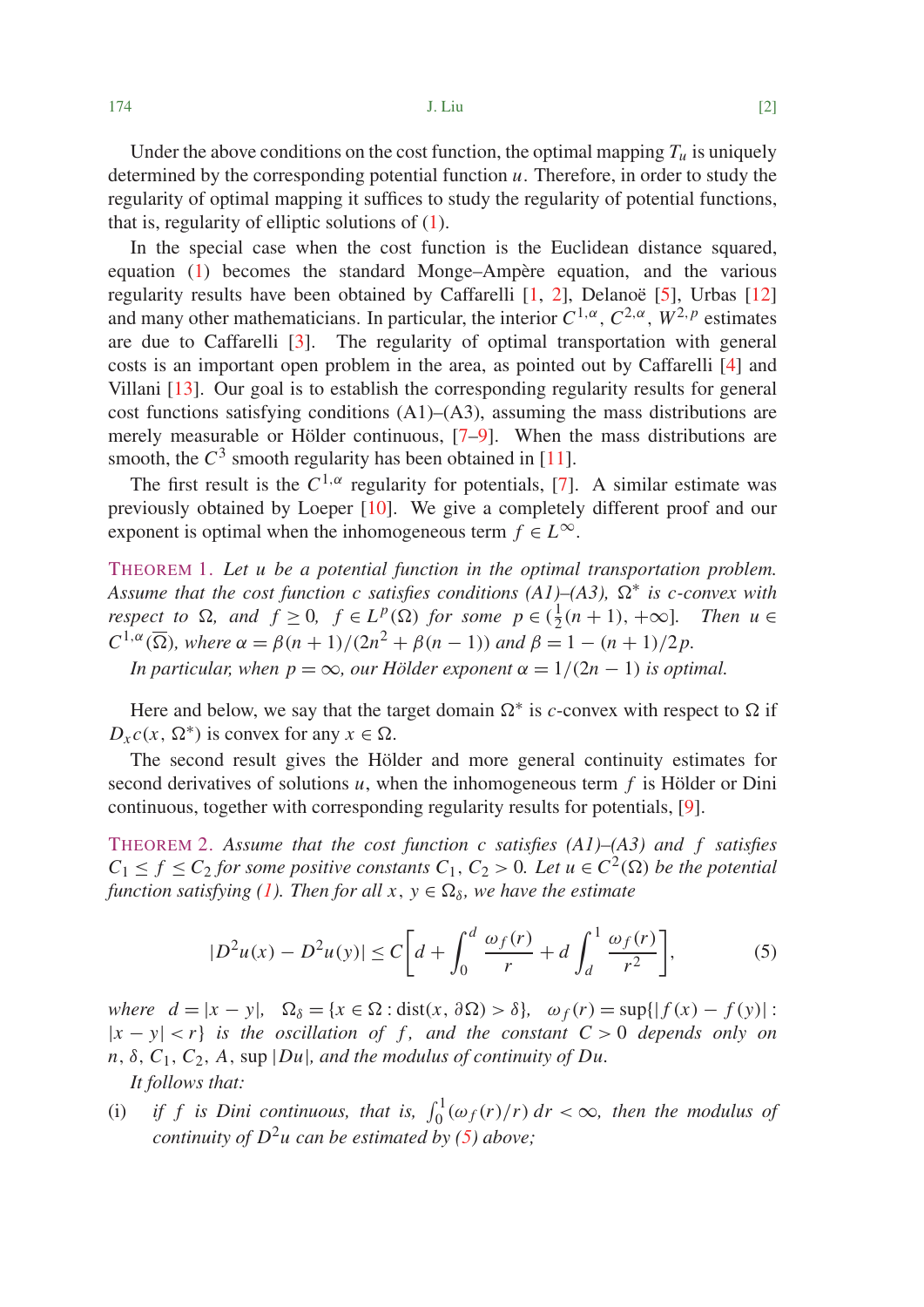(ii) *if*  $f \in C^{\alpha}(\Omega)$  *for some*  $\alpha \in (0, 1)$ *, then* 

$$
||u||_{C^{2,\alpha}(\Omega_{\delta})} \leq C \bigg[ 1 + \frac{||f||_{C^{\alpha}(\Omega)}}{\alpha(1-\alpha)} \bigg];
$$
\n<sup>(6)</sup>

(iii) *if*  $f \in C^{0,1}(\Omega)$ *, then* 

$$
|D^{2}u(x) - D^{2}u(y)| \leq C d[1 + ||f||_{C^{0,1}}|\log d|] \quad \forall x, y \in \Omega_{\delta}.
$$
 (7)

We remark that for standard Monge–Ampère equations, these estimates were obtained by Caffarelli for Hölder continuous  $f$  [1] and by Wang for Dini continuous  $f$  [14]. In particular, the estimate (5) for standard Monge-Ampère equations In particular, the estimate  $(5)$  for standard Monge–Ampère equations was obtained by Jian and Wang [6], and previously by Wang for uniform elliptic equations [15].

The third result is the following  $W^{2,p}$  estimate, which is obtained by making a more detailed study of local geometry of potential and cost functions [8].

THEOREM 3. *Assume that the cost function c satisfies (A1)–(A3), f is continuous,*  $0 < C_1 \leq f \leq C_2$ , and  $\Omega^*$  is c-convex with respect to  $\Omega$ . Let u be the potential function *satisfying (1). Then*  $D^2u \in L^p(\Omega')$  *for any*  $p \geq 1$ *,*  $\Omega' \subseteq \Omega$ *, and we have the estimate* 

$$
||u||_{W^{2,p}(\Omega')}\leq C,
$$

where C depends on  $n$ ,  $p$ ,  $C_1$ ,  $C_2$ ,  $\Omega$ ,  $\Omega'$ ,  $\Omega^*$ , and the modulus of continuity of  $f$ .

In the proof of Theorem 3, we show that in a proper normalization process, the cost function is uniformly smooth and converges locally smoothly to the linear function  $x \cdot y$ , and the potential function converges to a quadratic function. As an application, we also obtain the following sharp  $C^{1,\alpha}$  estimate for the potentials.

COROLLARY 4. *Let u be the potential function satisfying (1). Suppose that the cost*  $f$ unction  $c$  satisfies (A1)–(A3) and  $\Omega^*$  is  $c$ -convex with respect to  $\Omega$ . Then if

$$
|f - 1| \le \varepsilon,\tag{8}
$$

*we have*  $u \in C_{loc}^{1+\alpha}(\Omega)$  *for some*  $\alpha \in (1 - C_1 \varepsilon, 1]$ *, and for all*  $\Omega' \subseteq \Omega$ *,* 

$$
||u||_{C^{1+\alpha}(\Omega')} \leq C,
$$

*where the constants*  $C, C_1 > 0$  *depend only on*  $\varepsilon, n$ *, and*  $C$  *depends also on*  $dist(\Omega', \partial \Omega)$ .

Note that in Corollary 4 we do not assume the continuity of *f* and we have the linear relation

$$
\alpha\geq 1-C_1\varepsilon.
$$

Moreover, our proof of Theorem 3 and Corollary 4 also implies a related result. That is, for all  $p < \infty$ , there exists  $\varepsilon = \varepsilon(p)$  such that if *f* satisfies (8), then  $u \in W^{2,p}_{loc}(\Omega)$ . See [8] for more details.